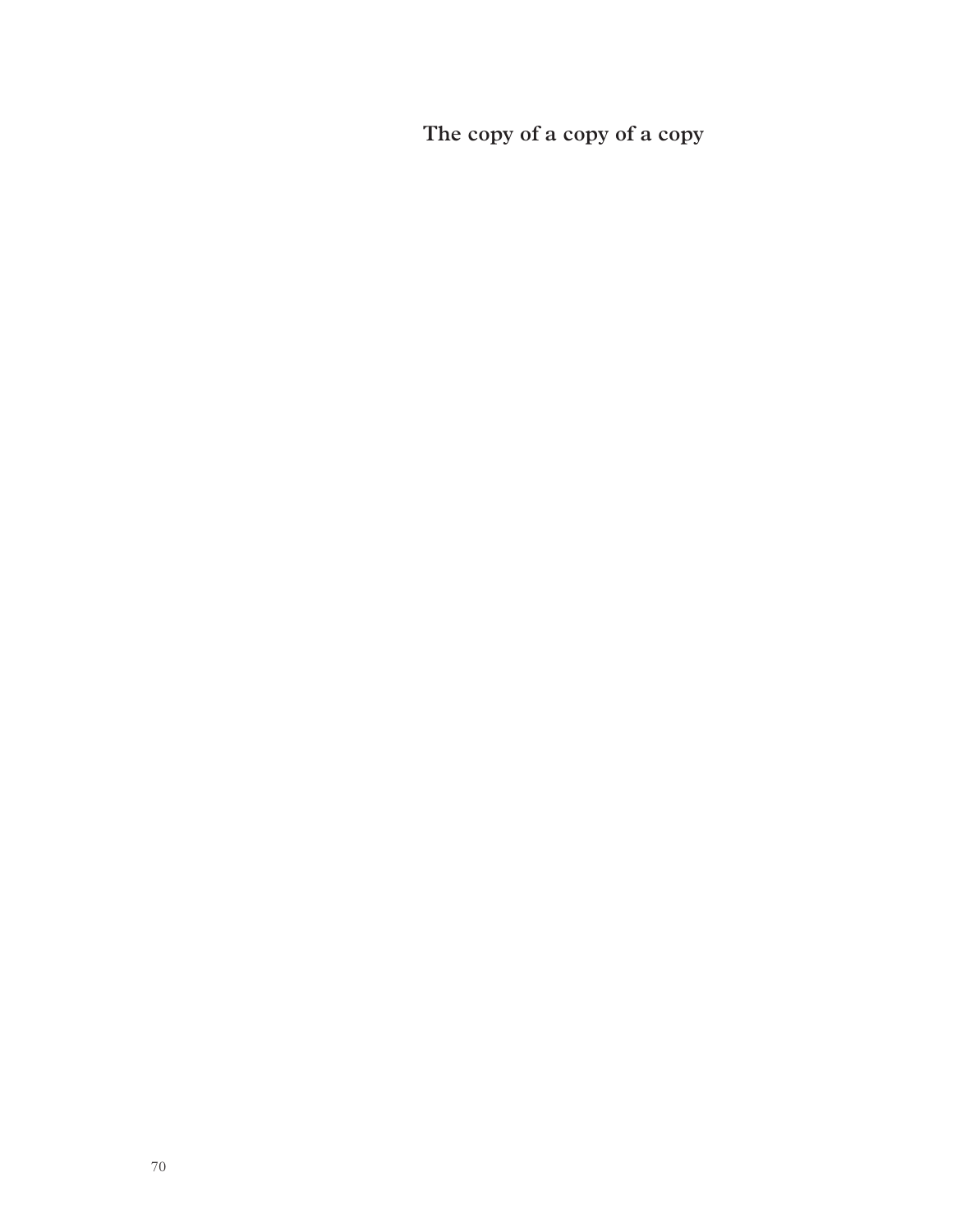The Hong Qiao Pearl Market is on the outskirts of Shanghai and offers practically anything in the way of pearls. Here you can choose between any quality and price range. Practically any conceivable mass-produced products from China are sold here, along with a wide stock of bootleg Western branded goods.

Imports from China have not consisted exclusively of physical products. In the 18th century, "Chinoiserie", imitations of Chinese art and styles, became popular. Kina Slott at Drottningholm Palace is a typical example of how royalty engaged in importing cultural ideas in this way.

In his practice, Karl Patric Näsman often uses travels. He has followed works of art across national borders, how they have changed hands, been bought and sold, how art is forged or stolen, and how the provenance and records of the rightful owner have been altered. Näsman has also travelled in the footsteps of artworks, and asked professional Chinese copy artists to replicate works according to his instructions.

In China copying is an occupation that has been refined to the extent that you can get a practically immaculate copy of any original.

Chinese factories produce exact copies of Eames furniture and other design classics that are shown alongside the originals at design fairs.

There are cities in China that are partly copies of European cities. Chinese residential areas have been modelled on Paris, the English countryside, and even Sigtuna. You could say that the flow has been reversed since the 18th century. China is now importing styles and expressions from the West.

When Karl Patric Näsman goes to China to produce copies of Swedish splash painting, he chooses to collaborate with a contemporary Chinese artist, Jiang Weitao. Based on Näsman's instructions, he and Jiang Weitao together produced several metres of splash-painted linen canvas, which Näsman then brought back to Sweden to mount on stretchers and present as paintings. In the work *Shanghai Pearl Market*, the canvas is stretched on a specially-made room divider. Here, the painting is transferred from its "natural" place as a painting on a wall, to a piece of furniture with a specific purpose. The painting has been turned into a utility object, but Näsman chooses to let it remain in the art context, and it becomes a form of free-standing sculptural object in the room. Together with this folding screen, Näsman shows another manifestation of the same splash technique, this time as mounted, wall-hung paintings. The same painting presents itself in two entirely different ways.

Splash painting is now a kit that can be used in a variety of ways – as object, painting, design.

A deconstruction takes place here, not only of the idea of painting as